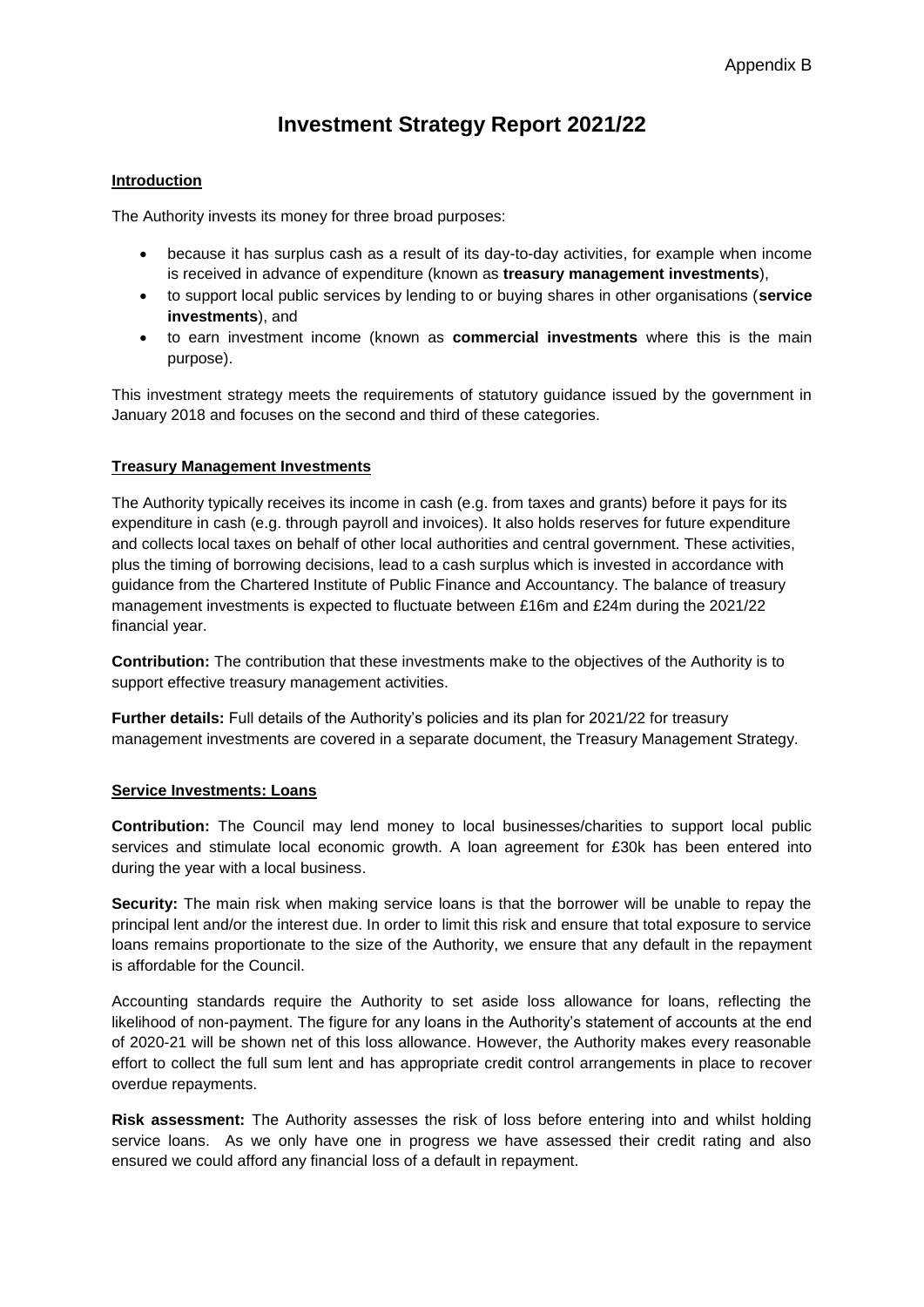## **Service Investments: Shares**

**Contribution:** The Council invests in the shares of a jointly owned teckel company (Ubico Ltd) to support local public services (environmental services). Tewkesbury Borough Council have a £1 share and there are 6 other authorities each owning £1 each.

The purpose of the investment is to work with other local authorities to create efficiencies and resilience within our environmental services and also enable a more commercial outlook within the company.

**Security:** One of the risks of investing in shares is that they fall in value meaning that the initial outlay may not be recovered. As the only shares we have are nominal and relate to a service objective then there is no risk of falls in value.

## **Other Shares**

We also hold shares in a Local Authority Property Fund however this is covered within the Treasury Management Strategy.

## **Commercial Investments: Property**

**Contribution:** The Council invests in local and UK wide commercial property with the intent of making a profit that will be spent on local public services. The properties held cover a range of sectors including industrial and retail to spread the risk and include a wide range of lease types and lengths. The income generated from these investments enables us to continue functioning as a council and provide our statutory duties.

Some investments are held for service reasons as well and are immaterial in value. The material items are shows in the table below:

| <b>Property</b> | Actual                   | 31.3.2020 actual     |                      |
|-----------------|--------------------------|----------------------|----------------------|
|                 | <b>Purchase</b><br>costs | Gains or<br>(losses) | Value in<br>accounts |
| Land only       | 1.5                      | (0.2)                | 1.3                  |
| Office          | 22.9                     | 0.9                  | 23.8                 |
| Industrial      | 3.8                      | (0.2)                | 3.6                  |
| Retail          | 12.9                     | (0.3)                | 12.6                 |
| <b>TOTAL</b>    | 41.1                     | 0.2                  | 41.3                 |

*Table 3: Property held for investment purposes in £ millions*

**Security:** In accordance with government guidance, the Authority considers a property investment to be secure if its accounting valuation is higher than its purchase cost (including taxes and transaction costs) or, overall, the value of material investment properties are no less than 20% lower than purchase cost. A fall in the value of the property does not impact on the council as it is reversed out in the Movement in Statement of Reserves. The council is concerned about the net income return as this is crucial to the budget.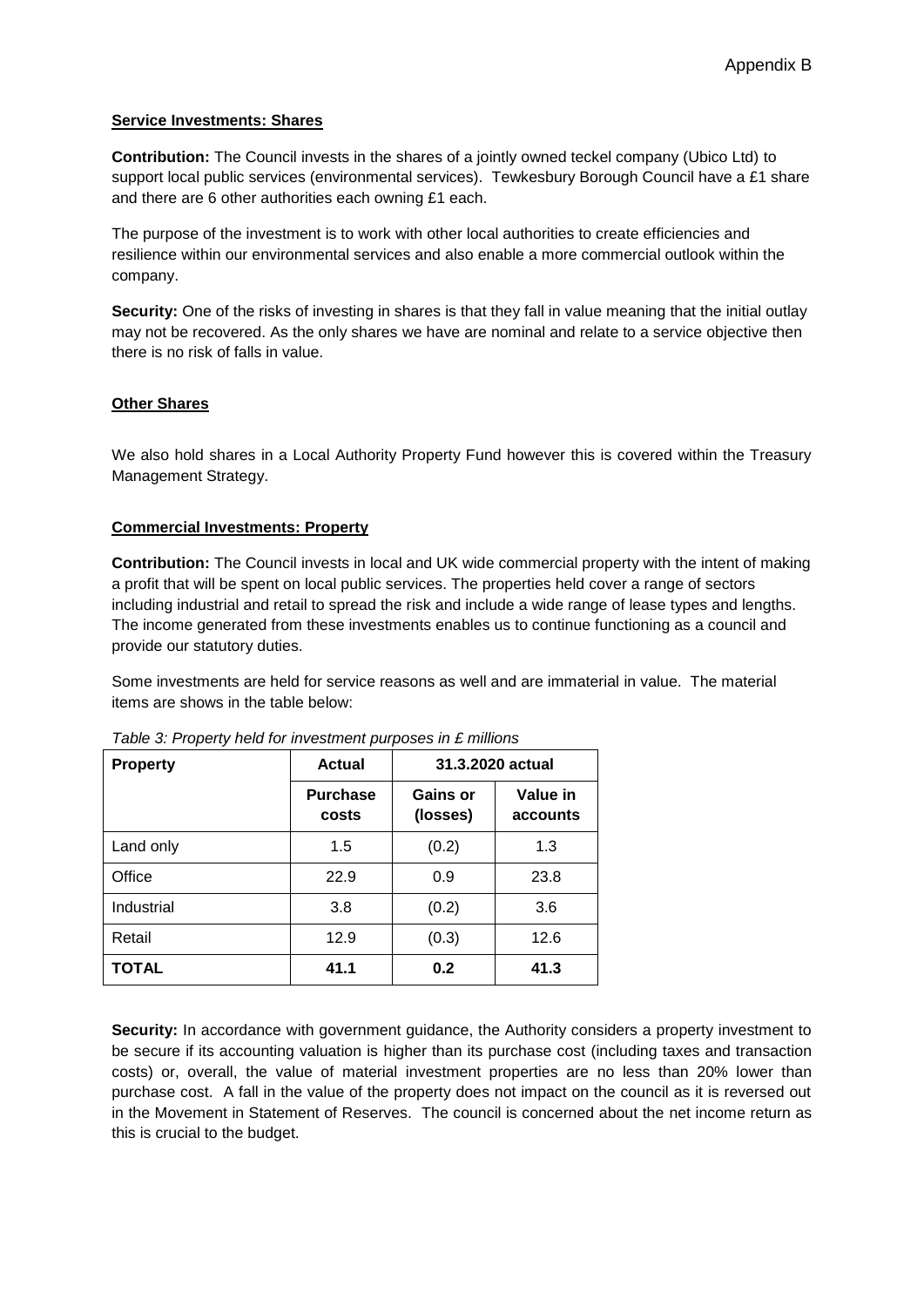*Where value in accounts is below purchase cost:* The fair value of the Council's investment property portfolio is lower than the original purchase price as the fair value looks at the length of any leases currently in place (and as the lease term diminishes the fair value falls). If the value falls a significant amount (20% or more) then further work is done to identify whether any mitigating actions are needed to protect the capital invested. These actions include analysing any risk of lease defaults or cancellations and ensuring contingency funds are in place to mitigate any material impact on the budget.

**Risk assessment:** The Authority assesses the risk of loss before entering into and whilst holding property investments by:

- using professional property advisers (LSHIM) to assess the full cost of any potential commercial property purchase, including void periods;
- ensuring an exit strategy by looking at the alternative use for the property;
- costing any asset management requirements required and setting aside monies in the budget;
- looking at lease lengths and break clauses to ascertain the risk of any voids and to enter early negotiations with tenants;
- ensuring a minimum rate of return that enables all known costs to be covered;
- diversifying the portfolio over a number of sector areas.
- Undertaking an independent valuation exercise to substantiate the purchase price prior to completion
- Undertaking other building and environmental surveys
- Reviewing the strength of covenant of the existing tenant
- Reviewing the strength of economy in the surrounding area

**Liquidity:** Compared with other investment types, property is relatively difficult to sell and convert to cash at short notice and can take a considerable period to sell in certain market conditions. To ensure that the invested funds can be accessed when they are needed, for example to repay capital borrowed, the Council would use professional agents to sell these assets to maximise best value.

# **Proportionality**

The Council is dependent on profit generating investment activity to achieve a balanced revenue budget. Table 4 below shows the extent to which the expenditure planned to meet the service delivery objectives of the Authority is dependent on achieving the expected net profit from investments over the lifecycle of the Medium Term Financial Plan. Should it fail to achieve the expected net profit, Council's contingency plans for continuing to provide these services to firstly use any contingency reserves available to continue to provide these services in the short term, whilst an assessment of the investments future capabilities are made, and then cost reductions would be made to ensure the council is financially viable in the longer term.

|                           | 2019/20<br><b>Actual</b> | 2020/21<br><b>Forecast</b> | 2021/22<br><b>Budget</b> | 2022/23<br><b>Budget</b> | 2023/24<br><b>Budget</b> |
|---------------------------|--------------------------|----------------------------|--------------------------|--------------------------|--------------------------|
| Gross service expenditure | 32,471                   | 32,223                     | 33,441                   | 33,271                   | 34,128                   |
| Investment income         | 2.827                    | 3,656                      | 3.467                    | 3.467                    | 3,552                    |
| Proportion                | 8.7%                     | 11.34%                     | 10.7%                    | 10.4%                    | 10.4%                    |

#### *Table 4: Proportionality of Investments*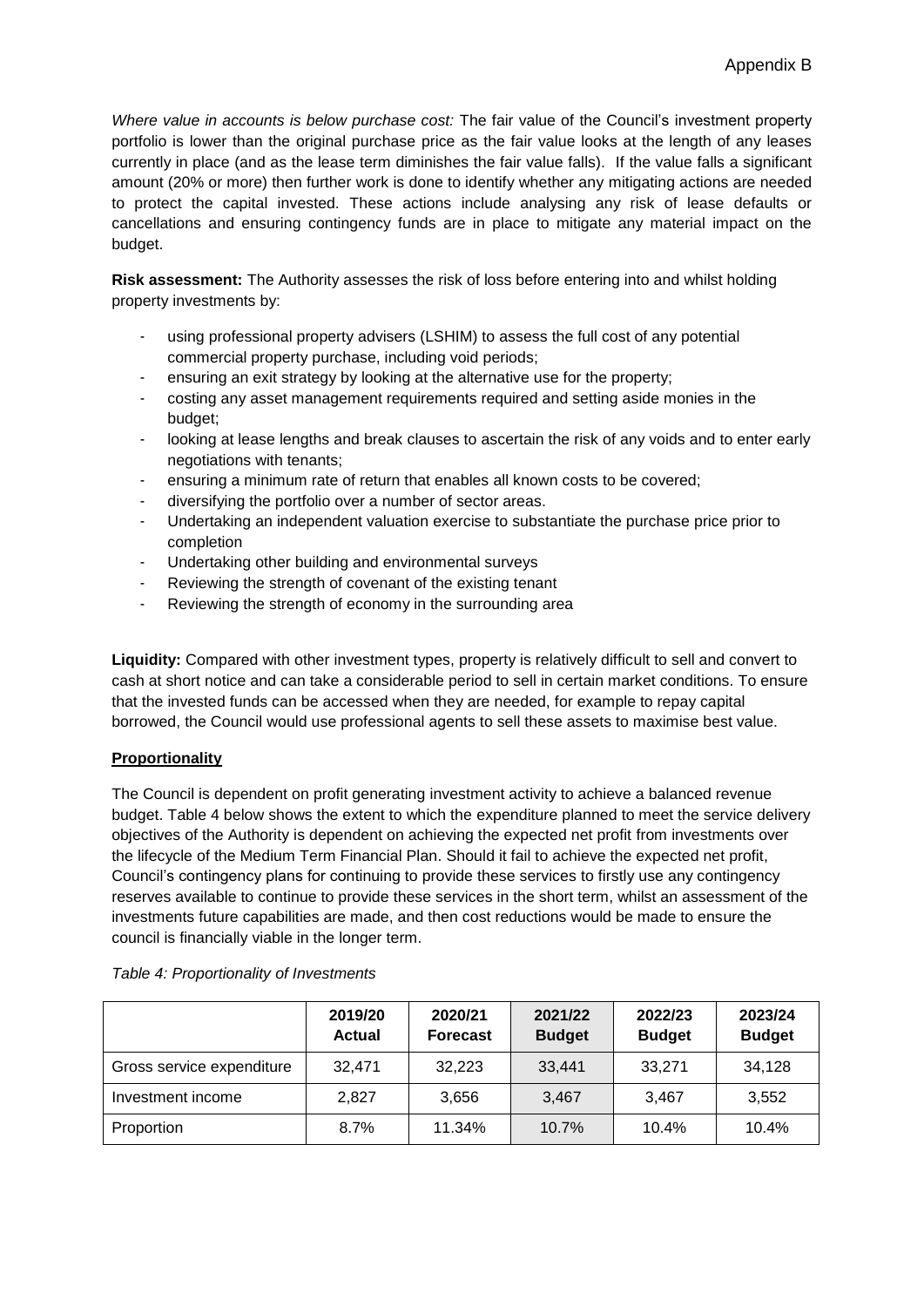# **Borrowing in Advance of Need**

Government guidance is that local authorities must not borrow more than or in advance of their needs purely in order to profit from the investment of the extra sums borrowed. The Authority has chosen not to follow this guidance and has previously borrowed for this purpose because, as a small council with the 5<sup>th</sup> lowest council tax in the country, the level of cuts to core government support along with losses associated with the retained business rates scheme and the growing size of the Borough mean that the Council would be unlikely to balance its budget without this income and therefore would be forced to reduce service offering drastically. It would also heighten the potential for issuing a s114 notice. The Authority's policies in investing the money borrowed, including management of the risks, for example of not achieving the desired profit or borrowing costs increasing, is to always have a fixed rate for borrowing for at least 40% of investments to manage the risk of interest rate increases. In addition, the Council ensures any rental income is managed and leases are reviewed early to allow for any potential break clauses and void periods which can be factored into the budget.

## **Capacity, Skills and Culture**

## **Elected members and statutory officers:**

A Commercial Investment Board was set up along with an approved Commercial Investment Strategy (Council, December 2016) to provide a level of scrutiny and governance around property purchases. The board consists of six Members and council officers (to include the Head of Finance and Asset Management and the Asset Manager) who receive investment proposals and evaluate individual proposals for bidding.

#### **Commercial deals and corporate governance:**

Lambert Smith Hampton Investment Management (LSHIM) were appointed as our professional property investment advisers. The Council gave them the total amount of money available for investment and the minimum net return we will accept and they recommended a balanced portfolio between industrial, retail and office accommodation in order to spread the risk between sectors.

When a property comes to the market that LSHIM believe fits this criteria they will send us a summary to see whether we are interested in pursuing it further. If we choose to look into the investment, we commission LSHIM to perform their due diligence and prepare a full report on the property.

Detailed analysis of any potential bids are received by the board outlining the risks, returns, any existing tenancies and asset management opportunities for the property explained. LSHIM are aware of the differing requirements of a local authority and recommend properties that would fit within our approved commercial strategy and risk appetite. Detailed financials are received outlining possible net returns to us which include our statutory costs such as minimum revenue provision (MRP) and also allow for voids and conservative estimates of any rent increases.

Authority of investments up to £12m can be made by the Head of Finance and Assets in consultation with the Commercial Investment Board whereas anything over £12m is referred to the Executive Committee for deeper scrutiny and decision making.

#### **Investment Indicators**

The Authority has set the following quantitative indicators to allow elected members and the public to assess the Authority's total risk exposure as a result of its investment decisions.